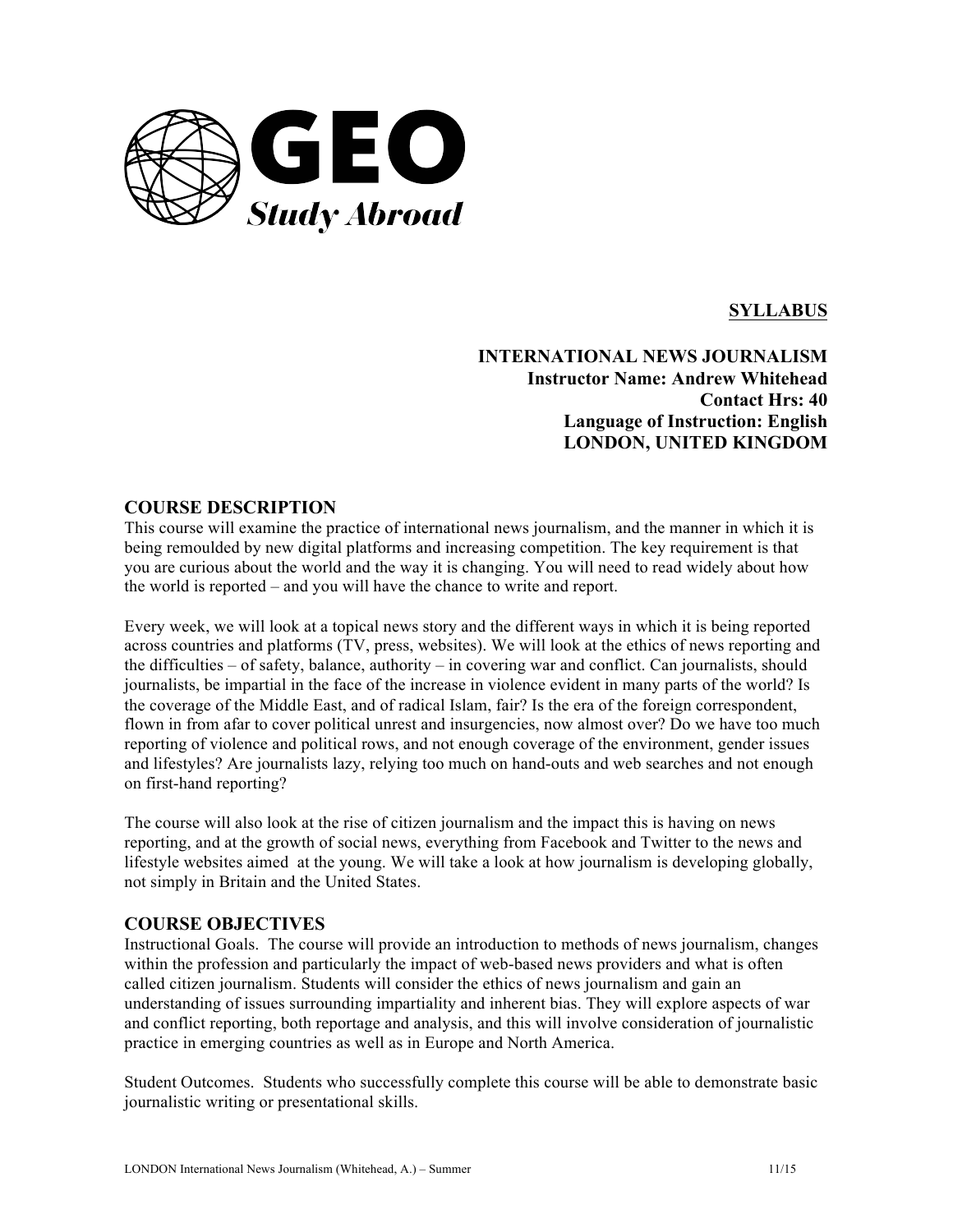# **INSTRUCTIONAL METHODOLOGY**

The course will be taught through a combination of class work, guest speakers, visits to newsrooms and news organizations and writing exercises (both analytical and journalistic).

#### **METHOD OF EVALUATION (GRADING)**

Five pieces of written work will be required from students during this course, one to be submitted each week as outlined below. These written exercises will attract respectively 15%, 15%, 15%, 20% and 25% of available marks. The remaining 10% will be awarded for participation in class and attendance.

Academic Integrity: it is expected that any written work submitted for this course is entirely the student's own work. If you have relied on any source material, you will need to identify those. Failure to acknowledge a source could leave you open to the charge of plagiarism and, at the least, result in failure to secure a passing grade for this course.

Attendance: every class (whether on or off site) must be attended. Absence will only be accepted on grounds of sickness. Sickness must be notified in advance in person (by phone, note or email) either to Susie or Mary. A signed note must be provided within one week. Any unexcused absence will affect your grade. See attendance policy for details.

### **COURSE OUTLINE**

Each week, there will be a guiding theme to the course about an aspect of news journalism – and as much as possible, visits and guest speakers will be scheduled to fit this timetable. There will be a guest speaker every week and additional visits to the offices of major news organizations. One course session each week will look at the treatment of a current news story or theme. Students will be required to submit a piece of writing each week.

• **Week One**: journalistic ethics, basic styles and formats of news journalism, the changing role of the reporter – is the golden age of the foreign correspondent over? **Speaker**: Claire Bolderson, a former BBC correspondent in Washington and Jakarta **Visit**: BBC News global headquarters; The Guardian print and web headquarters **Required reading**: Janet Malcolm, *The Journalist and the Murderer*, 1990 – a short, very readable and controversial book which explores the ethics and apparent shortcomings of some aspects of news journalism

**Written work**: An initial exercise of 300 words about whether you agree with the opening statement of Janet Malcolm's book and why.

• **Week Two**: reporting war and conflict, issues of balance and impartiality - when does impassioned reporting become partisan reporting?

**Speaker**: Elizabeth Blunt, a former correspondent in West and East Africa **Visit:** a walk round Fleet Street looking at the origins of news journalism with Andreas Gebauer

**Recommended reading**: Paul Danahar, *The New Middle East: the world after the Arab Spring*, 2014 – reportage and analysis by a British journalist (currently the BBC's bureau editor in Washington) who was there from the Gulf War to the start of the Syrian uprising; we will also look at some of the TV reporting by Danahar and his colleagues **Written work**: An analysis (800 words) of the treatment of a topical story across different news platforms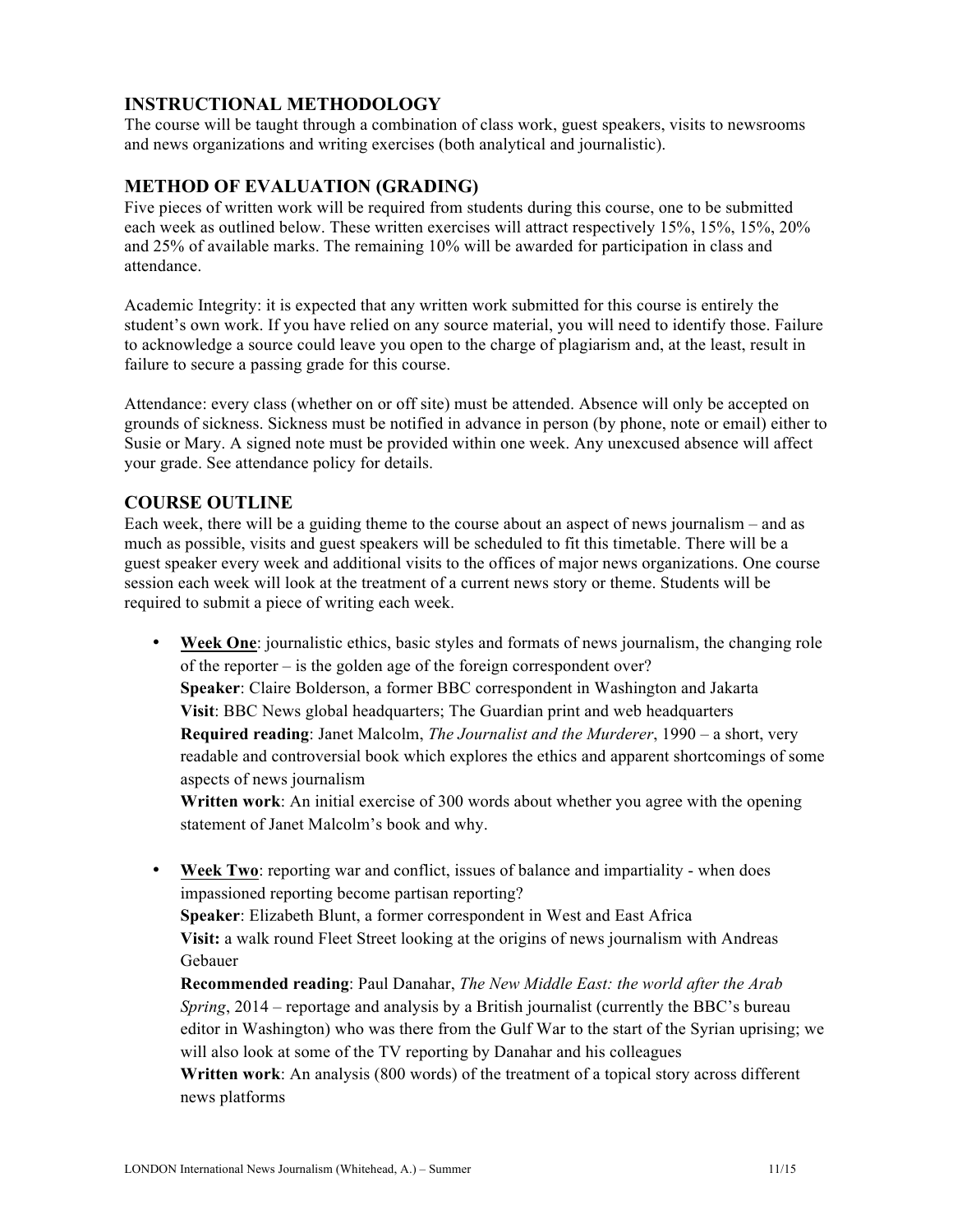• **Week Three:** the big players in global journalism, the BBC, CNN, al Jazeera, China's CCTV – what is the world watching and browsing, and how are big international broadcasters responding to competition

**Visit:** a longer look behind the scenes at the BBC, including talks from journalists from the BBC's broadcast and online services

**Required reading:** Andrew Marr, *My Trade: a short history of British Journalism*, 2005– a history by a noted current practitioner of news and political journalism which also looks at themes such as the foreign correspondent, the newspaper columnist and the political interviewer; we will watch Marr's Sunday morning programme and discuss his approach to the political interview

**Written work**: A piece of independent writing (800 words) in the style of a newspaper column

**Week Four:** the digital revolution in global news, both the impact of social media, particularly of 'new' sites aimed at younger users, and the growth of 'citizen journalism' – is everyone a reporter/editor now?

**Speaker**: Maggy van Eijk, social media editor at BuzzFeed

**Required reading**: the articles available on the internet by Kath Viner and Robert G. Kaiser, listed in the course readings; also recommended are the research reports and global overviews on the website of the Reuters Institute for the Study of Journalism

**Written work**: An analysis (800 words) of the impact of citizen journalism and of content provided by the public in the reporting of a current news story.

• **Week Five**: the changing news and media environment in emerging nations, notably in India, the world's largest democracy – is the news media creating an informed citizenry? **Speaker**: Salil Tripathi http://www.saliltripathi.com/ a widely published Indian journalist based in London

**Required reading**: the India media landscape page on the website of the Reuters Institute for the Study of Journalism and online sites of CNN-IBN, Tehelka, The Hindu, the Times of India and www.newslaundry.com/

**Written work:** A substantial piece of reportage (1,200 words) based in part on first-hand observation or interaction suitable for a newspaper or website or for broadcast. Students will need to submit for discussion with and approval by the instructor a topic and treatment for this submission, which is the most important piece of work undertaken during the course.

# **COURSE READINGS**

Topical articles and features will be specified prior to the commencement of the course, and articles relating to current news stories featuring in class discussions will be circulated during the course. It is imperative that you consume a range of news media: broadcast news, newspaper, magazine, conventional news website, new-style website.

These should include the weekly magazine The Economist, the news websites of the BBC, the Guardian, and as best you can (it's a subscription site) the New York Times. Sites visited should include Huffington Post, BuzzFeed and Vice. Broadcast news should include the English service of al Jazeera.

⋅ Malcolm, J. (1990). *The Journalist and the Murderer* (the entire book, 163pp, is required reading)